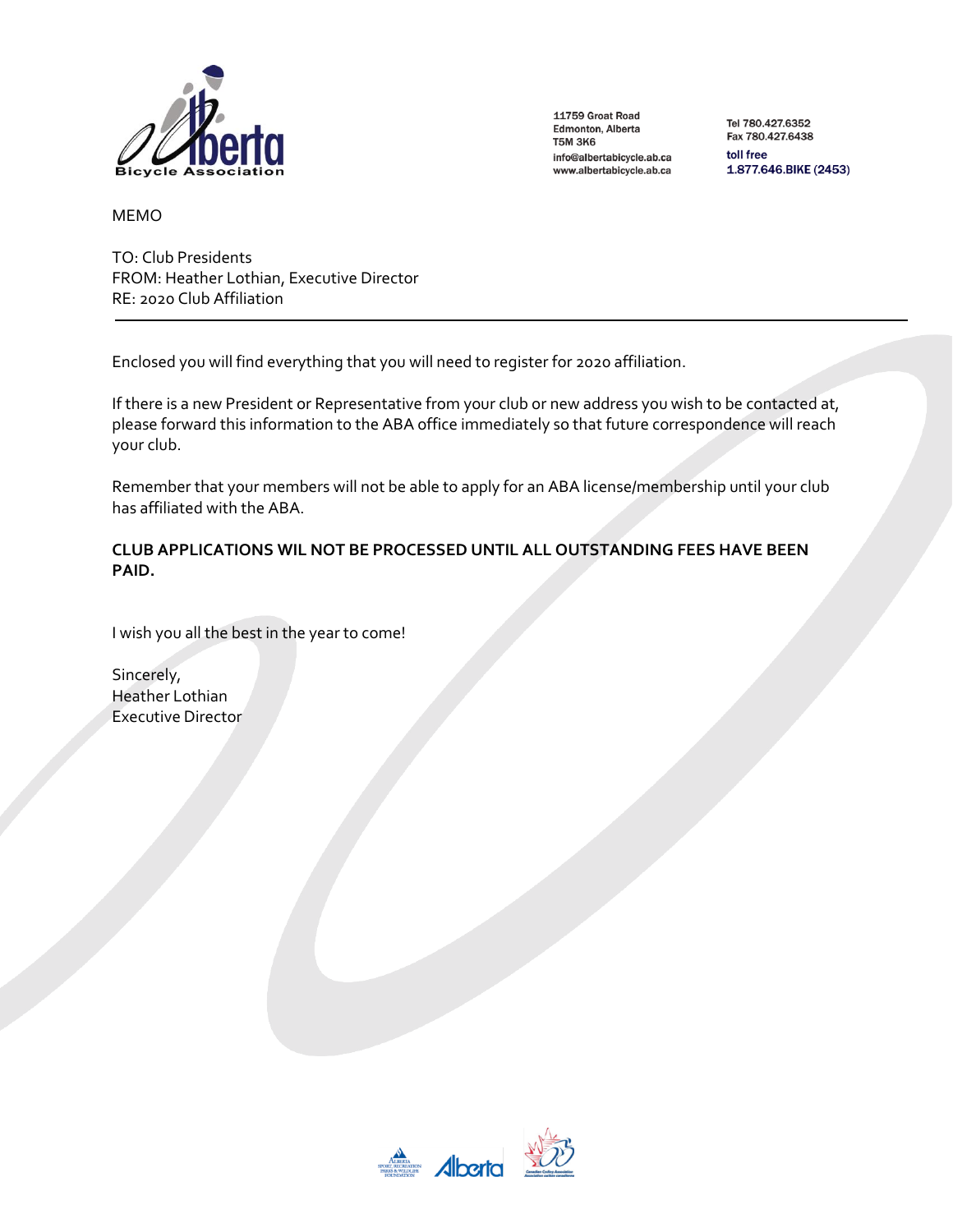

Tel 780.427.6352 Fax 780.427.6438 toll free 1.877.646.BIKE (2453)

# **Club Affiliation Information**

The Alberta Bicycle Association (ABA) acts as the organizing body of cycling in Alberta. All clubs interested in affiliation with the ABA and Cycling Canada (CC) must apply in writing by filling out the enclosed application and adhering to the club affiliation guidelines and requirements presented in the package. Completed club affiliation forms must be submitted, and the Club affiliation fee paid, before memberships/licenses will be issued to any club member.

For clarification on club guidelines and/or requirements please visit our Risk Management section on the website a[t http://www.albertabicycle.ab.ca/risk-management](http://www.albertabicycle.ab.ca/risk-management)

# **Affiliation Instructions**

- 1. Any returning club must first pay any outstanding invoices.
- 2. Fill out the Club Affiliation form online.
- 3. Forward any club events that are not included on the form to [info@albertabicycle.ab.ca](mailto:info@albertabicycle.ab.ca)

4. As your membership registers, forward the General Members registrations to [heather@albertabicycle.ab.ca](mailto:heather@albertabicycle.ab.ca)

**Clubs who did not have general members in 2019 will not have insurance for general members who participate in club activities until they are on file with the ABA.**

5. General Members who register directly with the club **MUST** sign the waiver and should receive a GM card for proof of membership (this means they can join other clubs without paying the insurance fee twice)

*6. ABA will invoice the club \$41 +GST for General Members and \$31 +GST for U17 for all General Members who have not registered online. \$35/rider will be invoiced for all UCI and Citizen License members*

7. Ride lots and have fun!

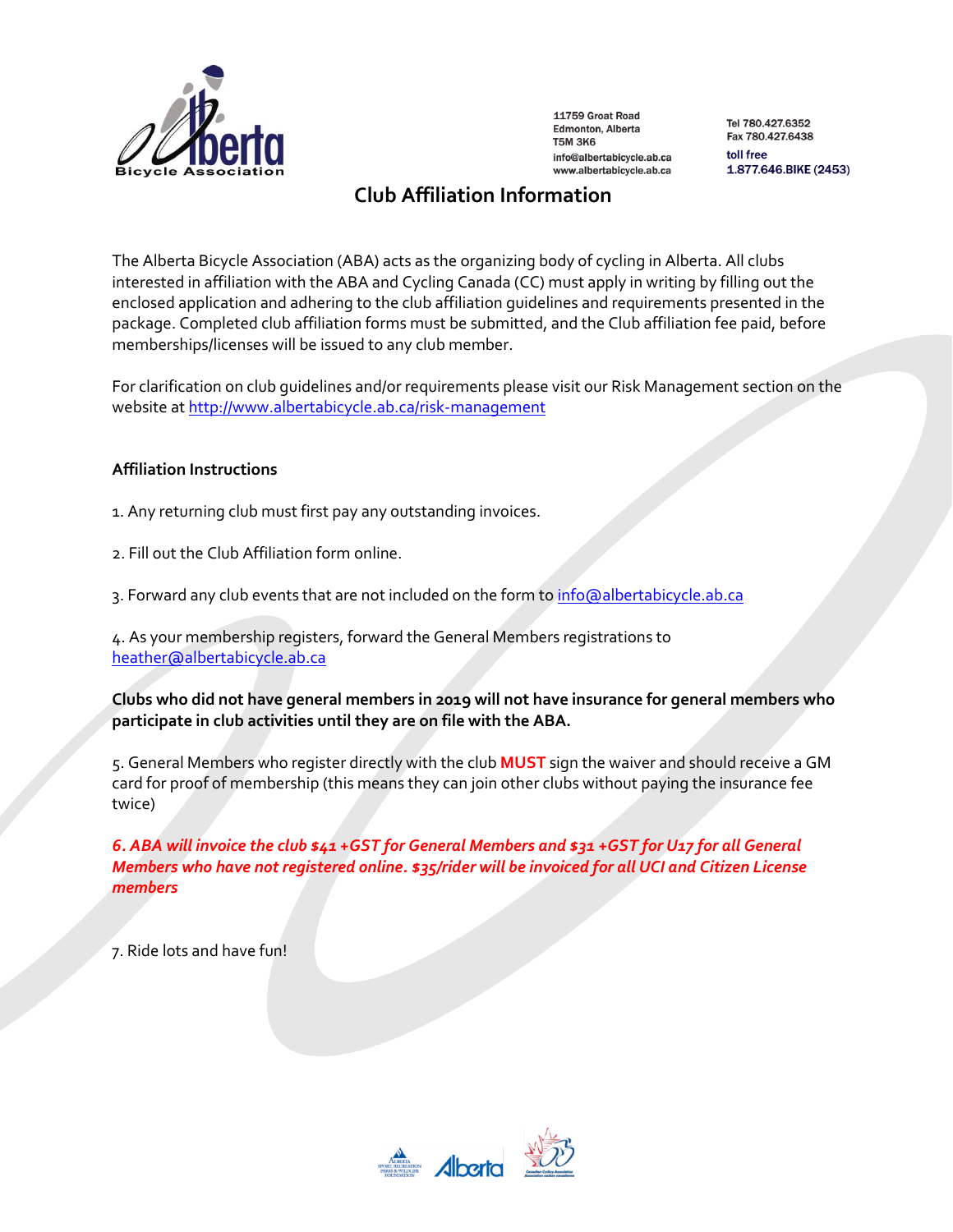

Tel 780.427.6352 Fax 780.427.6438 toll free 1.877.646.BIKE (2453)

### **Affiliation Requirements**

In order for a club to affiliate to the ABA and CC, the following criteria must be met:

- ✓ **Club President is required to be a member of the ABA**
- ✓ Clubs must have a minimum of 5 members (may be General Members or holders of Citizen or UCI licenses – see below for descriptions)
- $\checkmark$  Clubs must follow all policies and procedures defined by the ABA.
- $\checkmark$  Clubs are responsible for all annual club fees paid including:
	- $\triangleright$  Affiliation fee paid at the beginning of each year
	- ➢ Member insurance
- $\checkmark$  Clubs must provide information to the ABA regarding General Members by either having them register online or by filling in the membership template.
- ✓ **Member information must include; First Name, Last Name, City, Postal Code, Date of Birth and Gender.**

This information will not be used for any purpose other than to document who was a member of a club in any given year, and to keep ABA general members updated on the happenings of the ABA. All paperwork submitted is confidential. Data will be collected and utilized in compliance with the ABA privacy policy

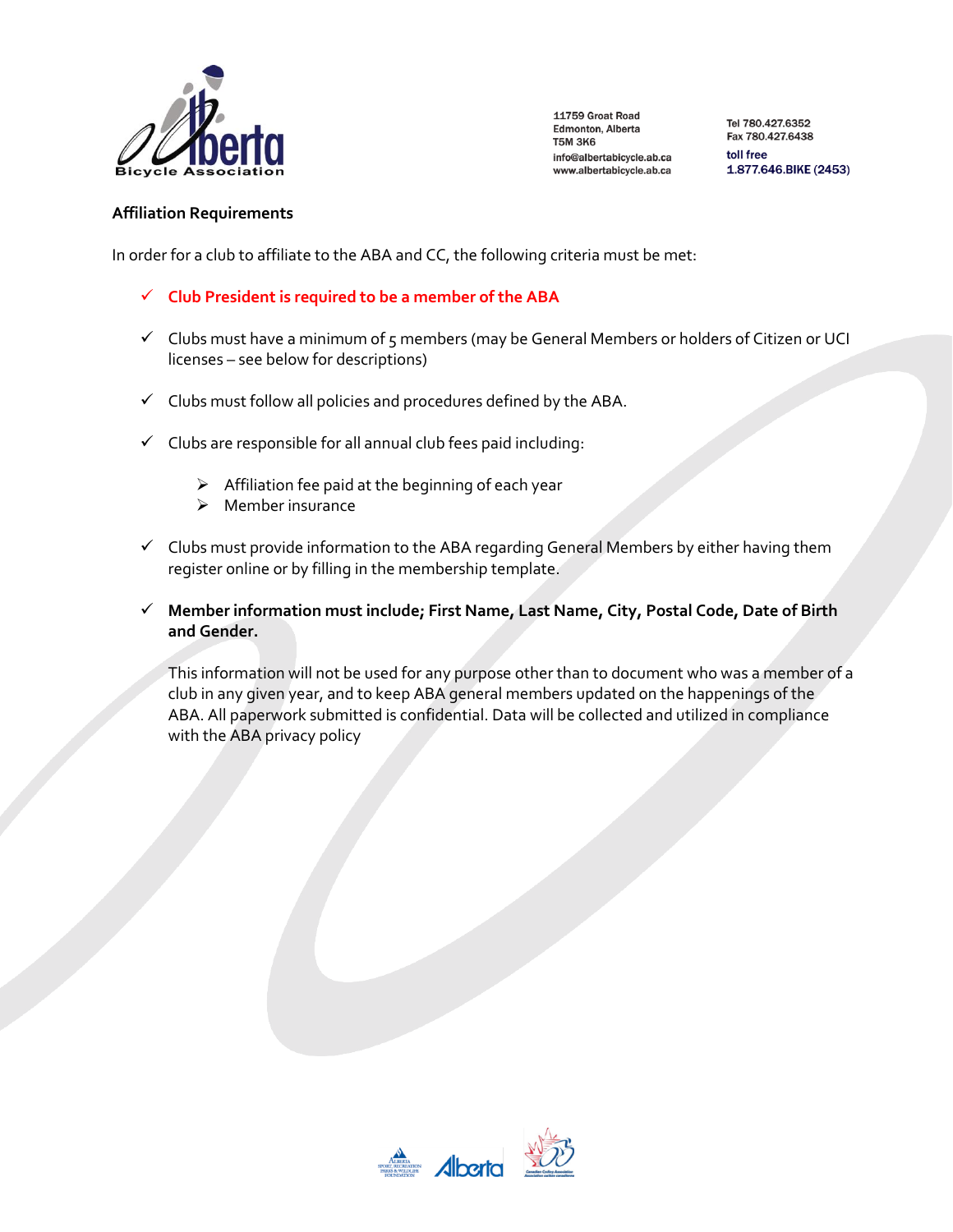

Tel 780.427.6352 Fax 780.427.6438 toll free 1.877.646.BIKE (2453)

# **Definition of a Club**

Member clubs are those clubs and/or organizations that support the objectives of the Association and have paid their affiliation fees.

### **Types of Clubs**

### **Recreational Club**

A club that is purely recreational, with no racing focus. Members may not participate in any midweek racing, district racing or spring series events. Clubs may not hold races or any timed events. The affiliation fee is \$150.00

### **Racing Club**

A club that takes part in racing and training activities and must have a minimum of 5 members. Affiliation fee is \$150.00

### **Trade Team**

A club that takes part in racing activities and may have less than 5 members. Affiliation fee is \$300.00

### **Jersey Colour & Design**

In consideration of protected jersey designs in each province and the national team, all clubs are required to register official colours and a jersey/skinsuit design.

Clubs must contact the ABA office with any changes to colours and design prior to officially changing their jersey/skinsuit.

### **Registration of Main Sponsors**

Riders may only be sponsored through their clubs; individual riders may not be directly sponsored. There is no limit on the number of sponsors.

Different riders in the same club may wear different sponsor logos, provided the jersey colours and design are the same.

International rules restrict sponsors to three and logos to certain sizes and places on jerseys for international events. Consult th[e CC Technical Regulations](http://www.cyclingcanada.ca/coaches-officials/commissaires-resources/) for details.

The club affiliation form only requires that clubs name the three biggest and most prominent sponsors. No further information is required.

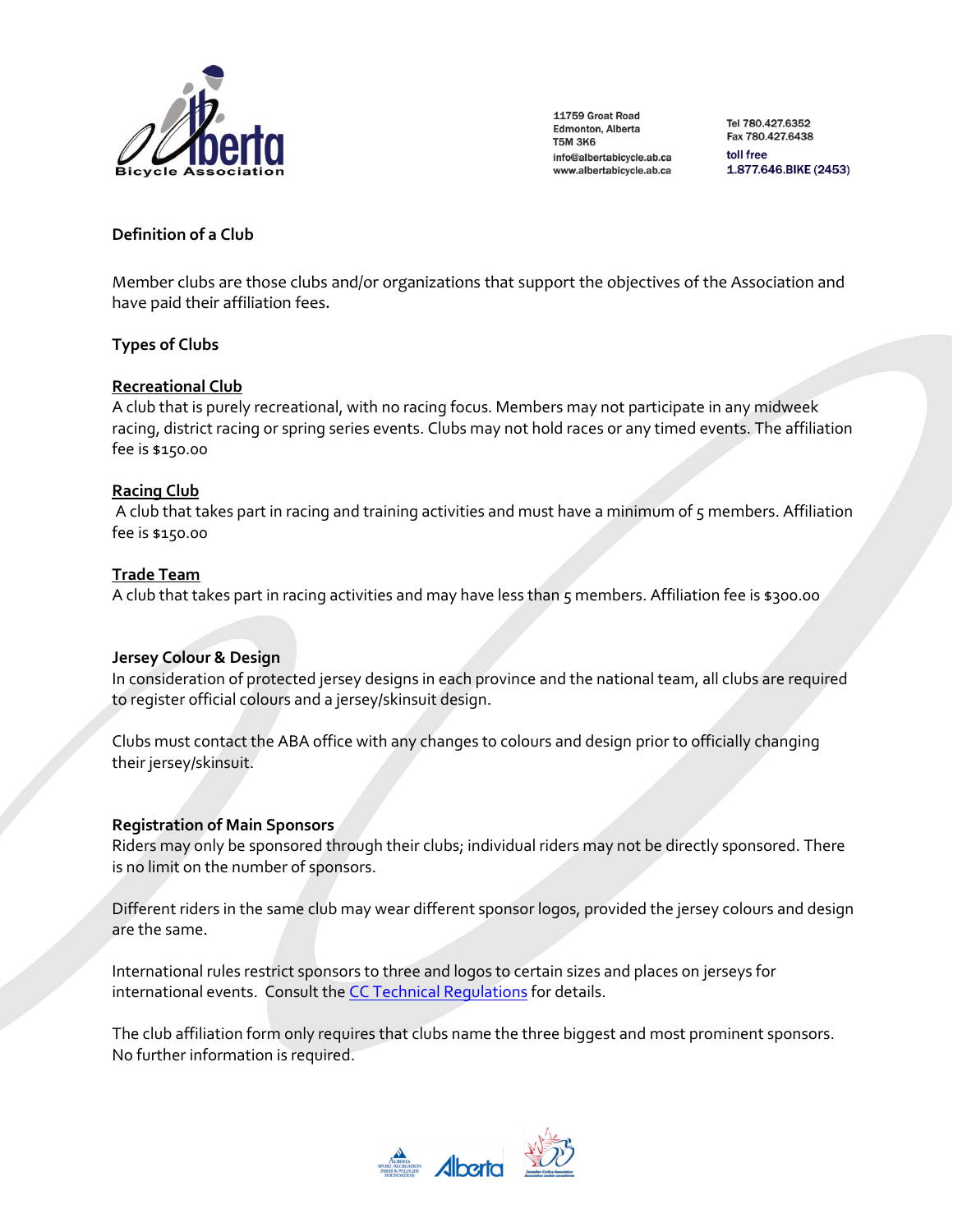

Tel 780.427.6352 Fax 780.427.6438 toll free 1.877.646.BIKE (2453)

### **Insurance Guidelines**

All affiliated clubs and teams must participate in the CC/ABA Marsh insurance program. This program is paid for by each individual as a portion of their ABA affiliate club membership. You must meet the following conditions for the insurance policy to defend you in case of a loss:

- $\checkmark$  every member of the club has completed a waiver,
- $\checkmark$  your activities complied with the quidelines in this document,
- $\checkmark$  your members are all either registered online with ABA or you provide all the required info of each member to the ABA through the membership template (First and Last Name, Postal Code, Date of Birth and Gender).

This coverage is in effect during any reported and approved club activities or events. With affiliation, it is asked that you submit a schedule of your weekly activities and any other special activities that you are aware of. Any updates to this schedule must be sent via emai[l info@albertabicycle.ab.ca](mailto:info@albertabicycle.ab.ca) for insurance coverage.

### **Registered Club Activities**

**a.** A detailed list of club activities must be submitted with the affiliation paperwork. Ongoing submission as activities change is permissible provided notice of a least one business day is received.

**b.** Advance reporting of an activity indicates that some planning took place and that it is taking place under club rules, and the club executive is aware of the activity.

### **Club Participation**

**a**. All riders participating in a club activity must be a member of the club hosting the activity, except: -one-time tryouts

-certain events open to the public may be eligible may for sanctioning and insurance under a commercial event certificate

**b.** Activities that are open to the public must be sanctioned and covered by a separate insurance fee (commercial event certificate). Please contact the office for more information on commercial event insurance*.*

**c.** The fact that one is a member of club does not give them an automatic right to participate in another other club's activities without first joining that club or requesting approval from the ABA office.

**d.** Any club found allowing non-members to participate (excluding onetime tryouts) will find their insurance coverage void and affiliation status may be revoked.

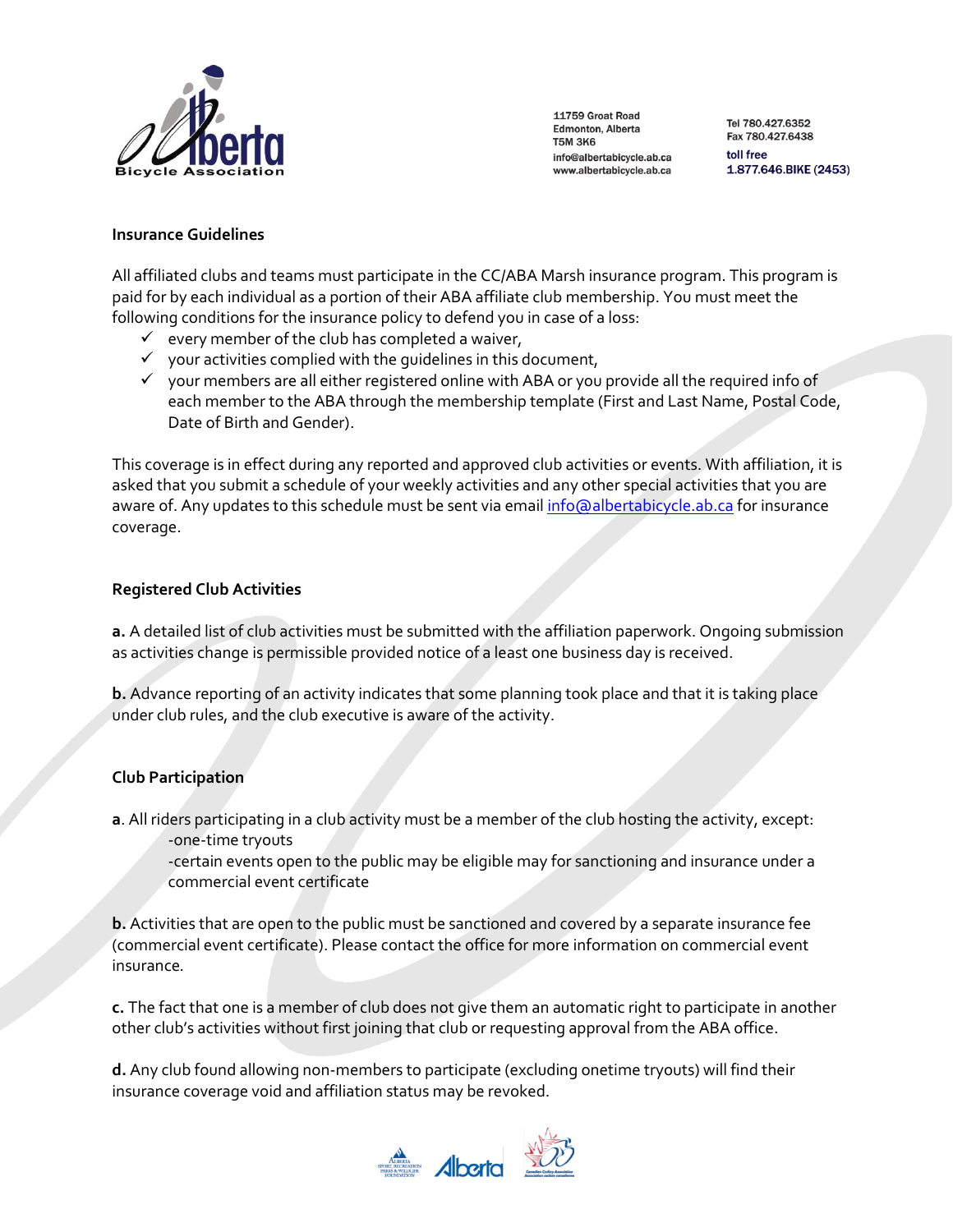

Tel 780.427.6352 Fax 780.427.6438 toll free 1.877.646.BIKE (2453)

# **Types of Membership**

ABA has different level of membership for individuals.

1. CC/UCI License – this license is for members who want to race outside of Alberta, gain AB Cup points, BMX District points and/or compete in any other category other than the lowest category offered (sport, novice, cat 5) Non- BMX clubs will be invoiced for insurance at a rate of \$35 for each member that has a CC/UCI license

2. Citizen License- this license is for road, XC and Cyclo-cross racers and is valid for racing only within Alberta. Licensees may only race in entry-level categories. Some higher-level races may not allow registration by holders of citizen licenses. The ABA will approve eligibility for citizen licenses on a case by case basis. Non-BMX clubs will be invoiced for insurance at a rate of \$35 for each member that has a Citizen license.

3. General Membership- this is a membership for individuals who belong to an ABA- affiliated club. Members can take part in their own\* club's events. Members can either register through the ABA directly or register with their club, who will be responsible for forwarding their information to the ABA and invoiced at a later date.

# *\* Members can register with more than one club but only their primary club will be invoiced for insurance.*

# **Payment of Membership Fees**

**a.** Prompt payment, as per the terms of the invoice, of the membership fees is mandatory. Failure to pay promptly will result in cancellation of your coverage and your club will be ineligible for affiliation the following year. Clubs and members must re-affiliate every year.

# **b. All clubs will be invoiced an insurance fee of \$35 per license for Citizen and UCI licenses**.

**c**. Club members will be invoiced at \$41 +GST per person or \$31 +GST per person under the age of 17 for any General Member who has not registered directly with the ABA online. Clubs can choose to pay ongoing through the year when submitting membership lists or will be invoiced at the end of the year. **(Excludes BMX clubs)**

**d.** Clubs will not be allowed to affiliate for current year until all outstanding fees from the previous year are paid in full.

### **Waivers**

**a**. All club members must complete the ABA approved membership waiver. This can be done online if one's club is utilizing the ABA approved online registration system. If the club does not utilize online

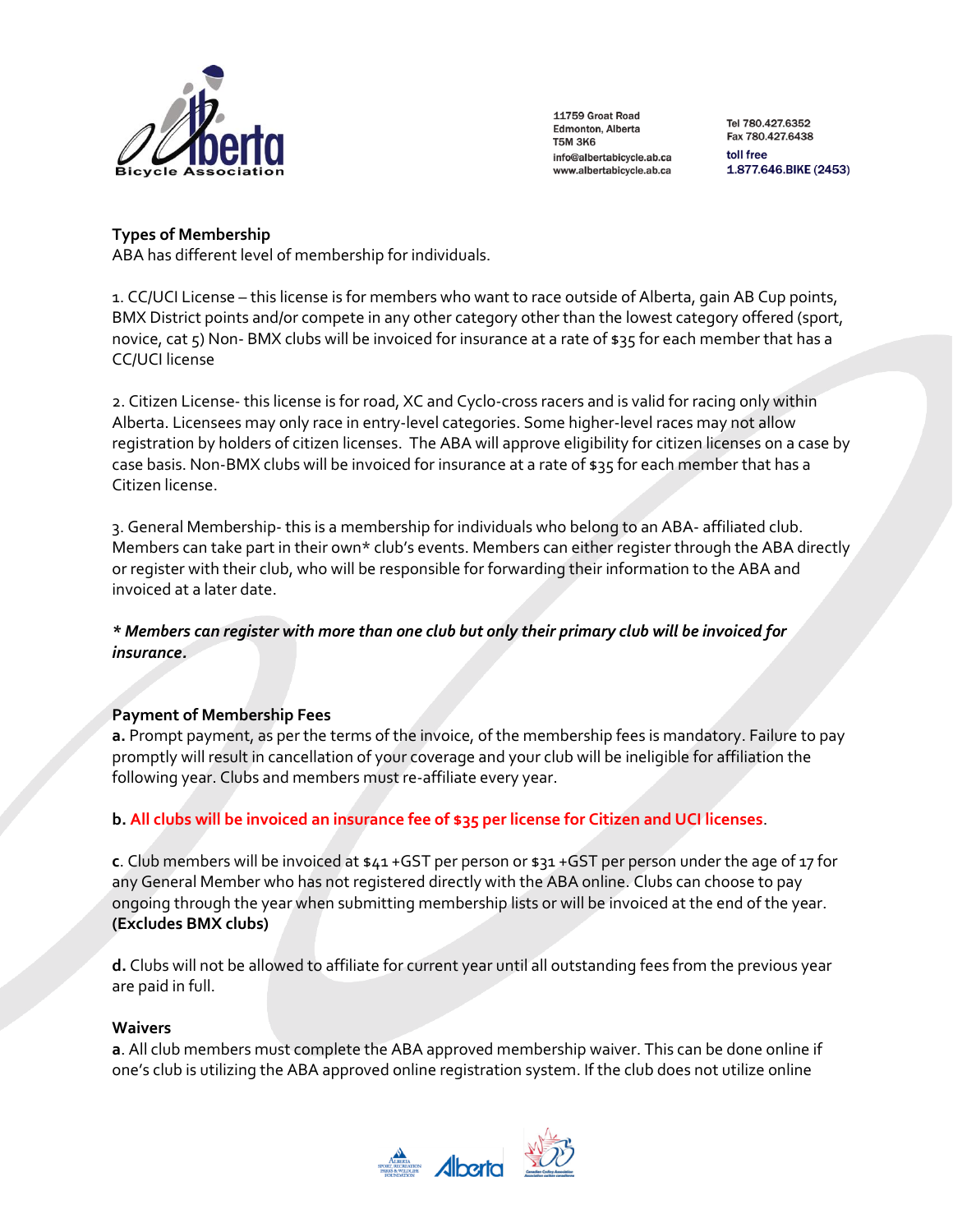

Tel 780.427.6352 Fax 780.427.6438 toll free 1.877.646.BIKE (2453)

registration, a paper waiver must be printed, signed, and collected by the club. Minors (under 18 years of age) must have a guardian complete their waiver.

**b**. Do not alter the waiver in any way, specifically the language or spacing.

**c.** All waivers must be submitted to the ABA office in a timely manner throughout the season when submitting installment payments, and prior to the following year.

d. Failure to obtain waivers from all members of the club will place the club's insurance coverage at risk.

### **Crashes, Accidents and Incidents**

**a.** If an accident occurs, it must be documented and recorded. If there is personal injury or property damage the ABA must be notified immediately so we are able to notify the broker.

**b.** Th[e ABA Incident Report](http://www.albertabicycle.ab.ca/uploads/files/Documents/commissaire/Incident%20Report.pdf) should be the minimum level of documentation. The provision of additional documentation including witness statements, list of names involved, and photos of the scene is strongly encouraged.

### **Guidelines for Club Activities**

#### **Participation**

A club event is designed for the benefit of members of that club. Therefore, all participants in club events must be members of the club.

### **One Time Tryout**

A non member may participate in a club event on a onetime tryout sanction. Individuals are only allowed to try the sport once and they must sign the waiver before participating. All waivers must be kept on file and then forwarded to the ABA at the end of the season.

### **Safety**

Helmets must be worn at all times on club cycling activities. Clubs are expected to operate both competitive and non-competitive events with participant's safety in mind. All participants need to be informed that the ultimate responsibility for safety rests with the individuals.

### **Sanctioned/Insured Event types**

Club events can be either competitive or non-competitive. A non competitive club is not permitted to hold a competitive activity. Both types of events must be registered with the ABA by submission on the

Club Affiliation Application or by reasonable notice prior to the event. The act of submitting event information to the ABA does not automatically qualify an event for approval. All events are subject to